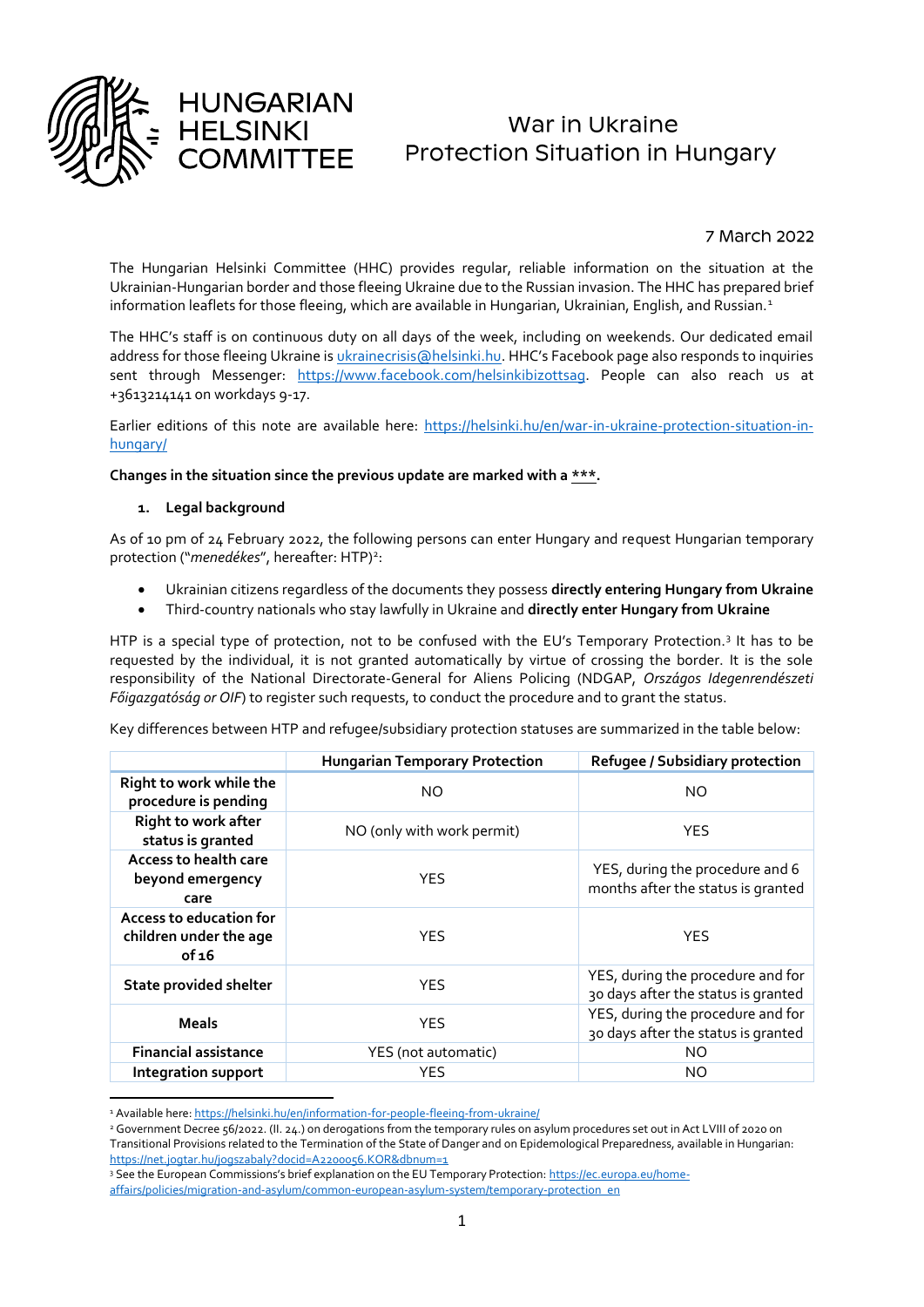The triggering of the HTP, as well as the validity of granted HTP statuses are currently valid until 1 June 2022. This can be prolonged indefinitely through a government decree.

**\*\*\*** On 4 March 2022, the Council of the European Union triggered the EU Temporary Protection (hereafter: EUTP).<sup>4</sup> There are differences between the personal scope of the EUTP and the HTP, as well as the benefits/permissions provided under the two schemes, as summarised:

|                                                                   | <b>Hungarian Temporary Protection</b>                                                                                                                                                                                                                        | <b>EU Temporary Protection</b>                                                                                                                                                                                                                                                                                                                                                                                                                                                                                                                                                                                                                       |  |  |
|-------------------------------------------------------------------|--------------------------------------------------------------------------------------------------------------------------------------------------------------------------------------------------------------------------------------------------------------|------------------------------------------------------------------------------------------------------------------------------------------------------------------------------------------------------------------------------------------------------------------------------------------------------------------------------------------------------------------------------------------------------------------------------------------------------------------------------------------------------------------------------------------------------------------------------------------------------------------------------------------------------|--|--|
| <b>Personal scope</b>                                             | Ukrainian citizens regardless of the<br>$\bullet$<br>documents they possess directly<br>entering Hungary from Ukraine<br>Non-Ukrainian<br>third-country<br>$\bullet$<br>nationals who stay lawfully in<br>Ukraine and directly enter Hungary<br>from Ukraine | Ukrainian citizens residing in Ukraine before<br>$\bullet$<br>24 February 2022 and were displaced on or<br>after that date<br>beneficiaries<br>stateless persons and<br>of<br>$\bullet$<br>international protection or equivalent national<br>protection in Ukraine before 24 February 2022<br>and were displaced on or after that date<br>Family members of the above<br>$\bullet$<br>Stateless persons or non-Ukrainian third-<br>$\bullet$<br>country nationals who can prove that they<br>were legally residing in Ukraine prior to 24<br>February 2022 and are unable to return in safe<br>and durable conditions to their country of<br>origin |  |  |
| <b>Duration</b>                                                   | Until 1 June 2022 (may be extended)                                                                                                                                                                                                                          | Until 4 March 2023 (may be extended)                                                                                                                                                                                                                                                                                                                                                                                                                                                                                                                                                                                                                 |  |  |
| Right to work while the<br>procedure is pending                   | <b>NO</b>                                                                                                                                                                                                                                                    | <b>NO</b>                                                                                                                                                                                                                                                                                                                                                                                                                                                                                                                                                                                                                                            |  |  |
| Right to work after<br>status is granted                          | NO (only with work permit)                                                                                                                                                                                                                                   | <b>YES</b>                                                                                                                                                                                                                                                                                                                                                                                                                                                                                                                                                                                                                                           |  |  |
| <b>Access to health care</b><br>beyond emergency<br>care          | <b>YES</b>                                                                                                                                                                                                                                                   | YES (emergency and essential, except for<br>unaccompanied children and other vulnerable<br>persons who are eligible to access further services)                                                                                                                                                                                                                                                                                                                                                                                                                                                                                                      |  |  |
| <b>Access to education for</b><br>children under the age<br>of 16 | <b>YES</b>                                                                                                                                                                                                                                                   | <b>YES</b>                                                                                                                                                                                                                                                                                                                                                                                                                                                                                                                                                                                                                                           |  |  |
| <b>State provided shelter</b>                                     | <b>YES</b>                                                                                                                                                                                                                                                   | <b>YES</b>                                                                                                                                                                                                                                                                                                                                                                                                                                                                                                                                                                                                                                           |  |  |
| <b>Meals</b>                                                      | <b>YES</b>                                                                                                                                                                                                                                                   | Not specifically mentioned                                                                                                                                                                                                                                                                                                                                                                                                                                                                                                                                                                                                                           |  |  |
| <b>Financial assistance</b>                                       | YES (not automatic)                                                                                                                                                                                                                                          | Possible, but not specified in details                                                                                                                                                                                                                                                                                                                                                                                                                                                                                                                                                                                                               |  |  |
| Integration support                                               | <b>YES</b>                                                                                                                                                                                                                                                   | Not specifically mentioned                                                                                                                                                                                                                                                                                                                                                                                                                                                                                                                                                                                                                           |  |  |
| <b>Freedom of movement</b><br>within the EU                       | <b>NO</b>                                                                                                                                                                                                                                                    | <b>NO</b>                                                                                                                                                                                                                                                                                                                                                                                                                                                                                                                                                                                                                                            |  |  |

As the relevant EU directives allow Member States to establish more favourable conditions (both in terms of the personal scope of the protection and in terms of the available services and benefits), those who apply for temporary protection in Hungary after 4 March 2022 are eligible for the benefits included under domestic provisions as well as those included under EU law.

#### **2. Implementation**

 $\overline{a}$ 

a. At border crossings

Five border crossings operate at the Hungarian-Ukrainian border section. At Záhony (HU) – Cap (UA) there is also a train crossing and is traditionally one of the busiest crossings. Further south are Lónya (HU) – Dzvinkove (UA), a small border crossing, Barabás (HU) – Kason (UA), another small border crossing, Beregsurány (HU) – Astei (UA), traditionally the other main crossing in addition to Záhony, and Tiszabecs (HU) – Vilok (UA), another

<sup>4</sup> Council Implementing Decision (EU) 2022/382 of 4 March 2022 establishing the existence of a mass influx of displaced persons from Ukraine within the meaning of Article 5 of Directive 2001/55/EC, and having the effect of introducing temporary protection, available in official languages: <https://eur-lex.europa.eu/legal-content/EN/TXT/?uri=CELEX:32022D0382>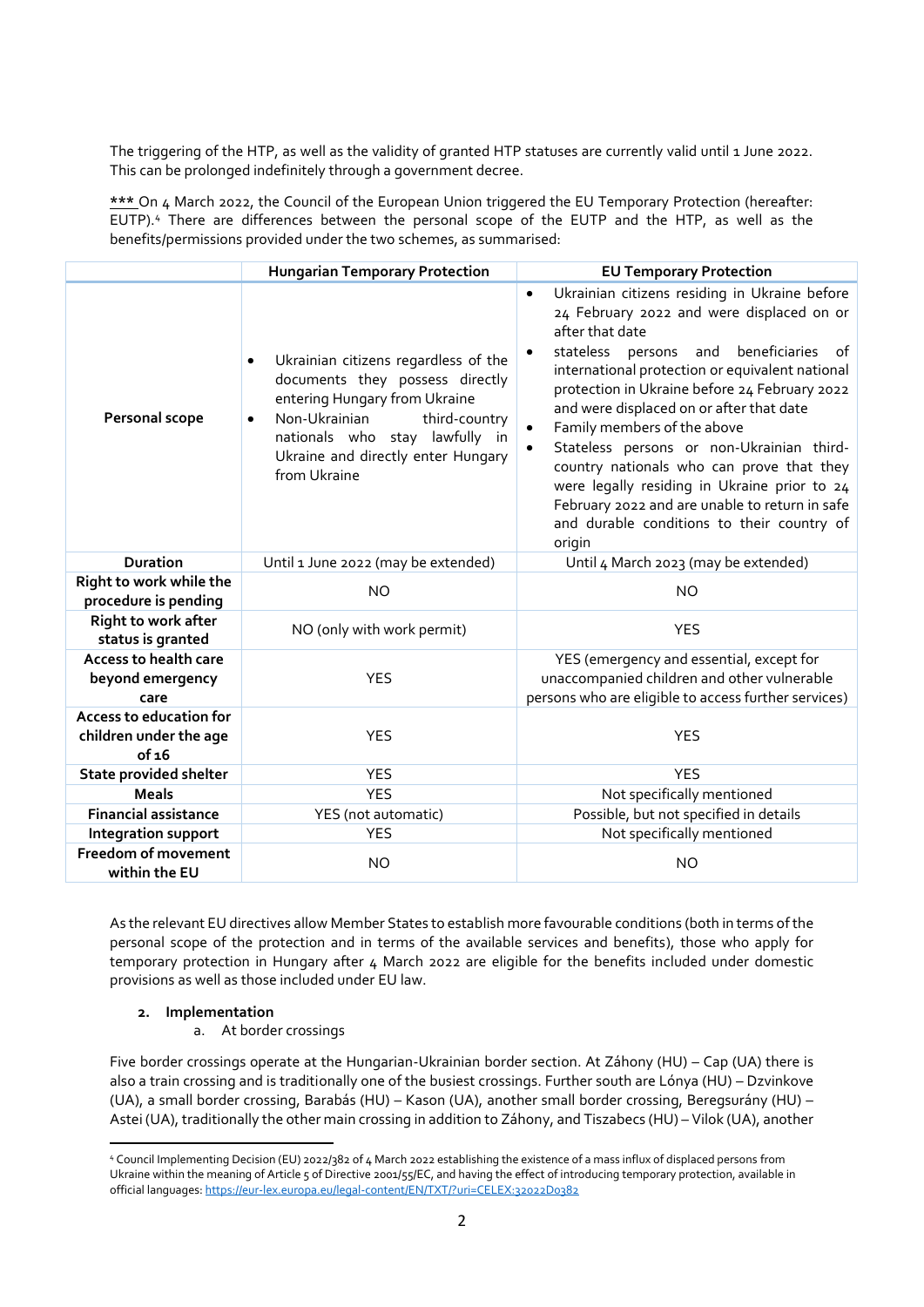small border crossing. The small crossings normally operate only during the day and allow for pedestrian crossing as well. Currently, all crossings are open 24/7 for all passengers.

According to the available information at the time of this update, the Hungarian authorities allow all persons showing up at the border crossings to enter Hungary.

The Police (border guards were integrated into the Police as of 1 January 2008) still do not provide information on the need/possibility to apply for temporary protection or how people would become eligible to certain services.

**\*\*\*** On the evening of 2 March, people who did not meet the entry requirements set out in the Schengen Borders Code but fleeing the war in Ukraine were no longer allowed to enter from Romania. In the morning on 3 March, both the Romanian and the Hungarian officials stated that from then on, citizens of Ukraine, regardless of their travel documents, will be able to enter Hungary. Third-country nationals who do not meet the entry requirements are still not allowed to enter at the Romanian-Hungarian border, even if they can provide proof of their previous lawful stay in Ukraine.

#### b. At registration points

Registration points were set up at several locations inside Hungary, usually a few dozen kilometres from the border. At these registration points, Hungarian authorities set up a one-stop-shop a few days after the Russian invasion began where the registration of those fleeing from Ukraine can take place. These are located in Aranyosapáti<sup>s</sup>, Cigánd (opened on 3 March)<sup>6</sup>, Fehérgyarmat<sup>7</sup>, Mándok<sup>8</sup>, Tarpa<sup>9</sup>, Vásárosnamény<sup>10</sup>.

**\*\*\*** Following the first chaotic days, it seems that except for those meeting the regular entry requirements (biometric passports in case of Ukrainian citizens, valid visa in case of non-Ukrainian third-country citizens), registration is compulsory. At the same time, the registration procedure remains extremely slow. At some registration points, people need to wait 4-8, in some cases 10+ hours. At least at one registration point, people are waiting outside. HHC received reports that while waiting for the registration, people do not have access to food, water, or even toilets.

**\*\*\*** The HHC also received reports that there continues to be a shortage of interpreters at registration points and the authorities cannot communicate with those being registered.

At registration points, people can "choose" whether to apply for temporary protection or for a temporary residence card, the latter valid for 30 days.

**\*\*\*** The HHC received a high number of requests from those fleeing as well as from Hungarian citizens and Hungarian municipalities hosting people fleeing from Ukraine regarding the possibility to apply for temporary protection. Concerning reports of pre-filled documents showing that the individual "is not requesting protection"; of entire buses of people transferred from border crossing points to registration points being told "not to ask for protection in order to speed up the procedure" remain regular. This is one of the most likely explanation behind the shockingly low number of temporary protection applications registered by the NDGAP.

### **3. Humanitarian relief**

Humanitarian aid is organised by grassroots (e.g. Migration Aid<sup>11</sup>), charity groups (e.g. Age of Hope<sup>12</sup>, Budapest Bike Maffia<sup>13</sup>), individuals mostly utilizing different Facebook groups (e.g. for shelters<sup>14</sup>, NFIs and transport<sup>15</sup>). Members of the government-organised Charity Council began providing humanitarian aid and divided crossings among each other, see details below:

**<sup>.</sup>** <sup>5</sup> Petőfi út 6., emergency shelter capacity: 30

<sup>6</sup> Vasút u. 46

<sup>7</sup> Iskola köz 3., emergency shelter capacity: 700

<sup>8</sup> Szent István tér, emergency shelter capacity: 300

<sup>9</sup> Kossuth út 19., emergency shelter capacity: 50

<sup>&</sup>lt;sup>10</sup> Munkácsi út 2., emergency shelter capacity: 60

<sup>11</sup> <https://migrationaid.org/>

<sup>12</sup> <https://aoh.hu/>

<sup>13</sup> <https://bikemaffia.com/en/home/>

<sup>14</sup> [https://www.facebook.com/groups/1350360178761136/](https://www.facebook.com/groups/1350360178761136/?__cft__%5b0%5d=AZXVLNSFnnyxjConAYnfKbXoc5UNBzs-m9kUQwsgHnJz5L3_Yhj6p__rMZ-YIZk64oOUft285kBfDPkVP4M7xIpFh-hf6cosANKCzB5kHs54nLEi96RiEmcJ57VPoaxp-SGxSih-YEhTUa-eJ9ohKpnB&__tn__=-UK-R)

<sup>15</sup> [https://www.facebook.com/groups/994143548136400/](https://www.facebook.com/groups/994143548136400/?%20-hf6cosANKCzB5kHs54nLEi96RiEmcJ57VPoaxp-SGxSih-YEhTUa-eJ9ohKpnB&__tn__=-UK-R) an[d https://www.facebook.com/groups/527320555481268/](https://www.facebook.com/groups/527320555481268/)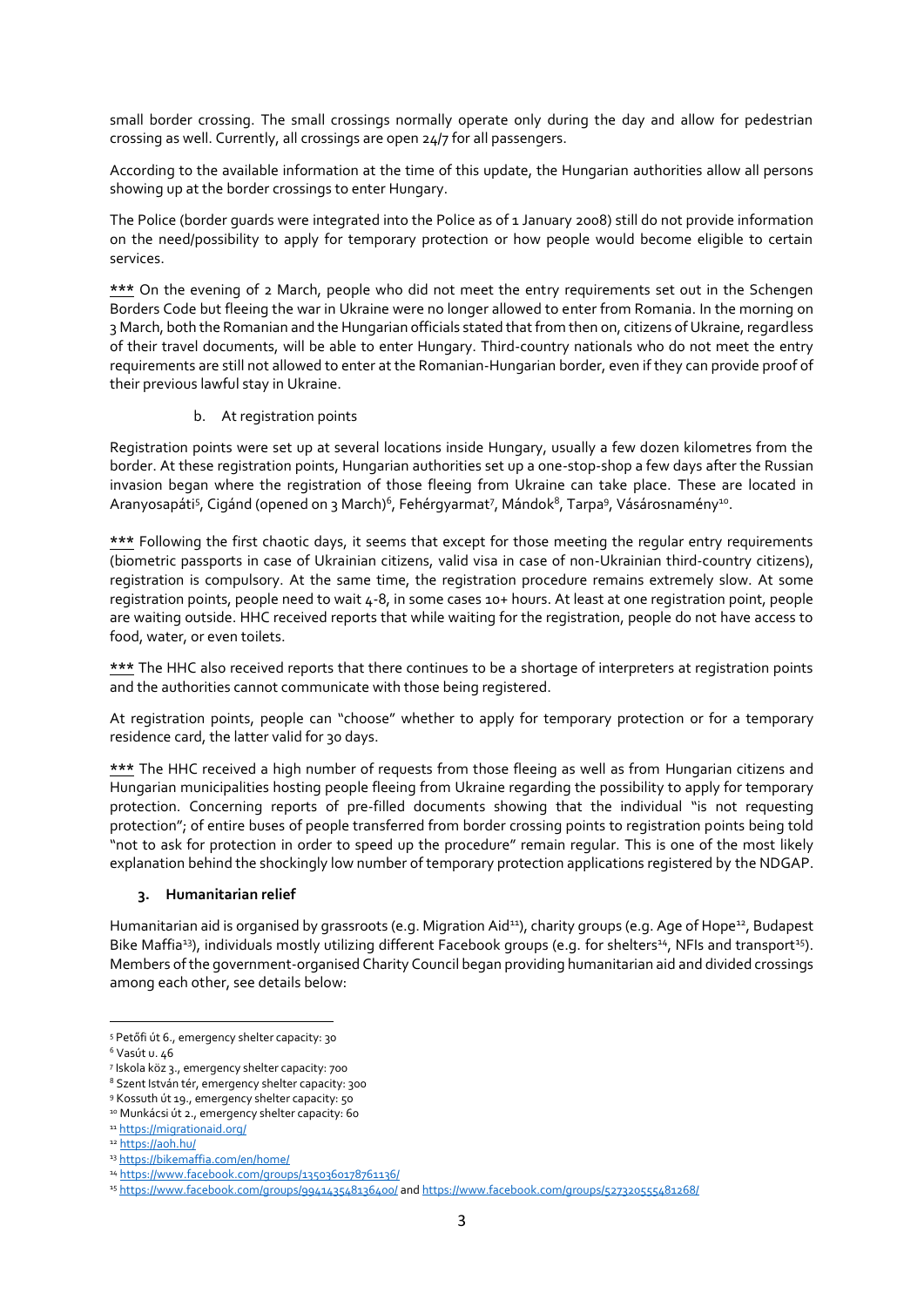#### Member organizations of the Charity Council on the border:

 **Caritas Hungarica** Tel: +36 1 / 372-0910 E-mail[: office@caritas.org.hu](mailto:office@caritas.org.hu) Border Crossing Point: Barabás, Beregsurány Present in Transcarpathia **Hungarian Reformed Church Aid** Tel: +36 1 / 273 0449 E-mail[: mrsz@jobbadni.hu](mailto:mrsz@jobbadni.hu) Border Crossing Point: Záhony Present in Transcarpathia **Hungarian Maltese Charity Service** Tel: +36 1 / 391 4700 E-mail[: mmszok@maltai.hu](mailto:mmszok@maltai.hu) Border Crossing Point: Beregsurány **Hungarian Interchurch Aid** Tel: +36 1 / 382 0700 E-mail[: segelyszervezet@segelyszervezet.hu](mailto:segelyszervezet@segelyszervezet.hu) Border Crossing Point: Beregsurány Present in Transcarpathia and in Lviv **Hungarian Baptist Aid** Tel: +36 1 / 381 0084 E-mail[: hbaid@hbaid.org](mailto:hbaid@hbaid.org) Border Crossing Point: Tiszabecs, Záhony Present in Transcarpathia

## **Hungarian Red Cross**

Tel: +36 1 / 311 3660 E-mail[: titkarsag@voroskeresztbp.hu](mailto:titkarsag@voroskeresztbp.hu) Border Crossing Point: Záhony, Beregsurány, Tiszabecs Present in Transcarpathia

**\*\*\*** TheDisaster Management Agency arranges accommodation forthose requesting shelter at the registration points.

#### **4. Identified gaps**

a. Access to protection

It seems that the primary goal of the Hungarian authorities is to allow people to enter Hungary, a welcoming change to the prevailing anti-refugee policies of the government. However, if people do not apply for temporary protection, they will not be eligible for basic services. Those crossing are not aware of this and the option to apply for temporary protection.

- $\triangleright$  At a minimum, leaflets explaining the situation and the available options must be provided to all persons crossings the Ukrainian-Hungarian border. The NDGAP that bears the sole responsibility to conduct the temporary protection procedures shall have continuous presence not only at registration points, but at border crossings too.
	- b. Implementation, humanitarian aid

**\*\*\*** Following the first chaotic days, it seems that except for those meeting the regular entry requirements (biometric passports in case of Ukrainian citizens, valid visa in case of non-Ukrainian third-country citizens), registration is compulsory. At the same time, the registration procedure remains extremely slow. At some registration points, people need to wait 4-8, in some cases 10+ hours. At least at one registration point, people are waiting outside. HHC received reports that while waiting for the registration, people do not have access to food, water, or even toilets.